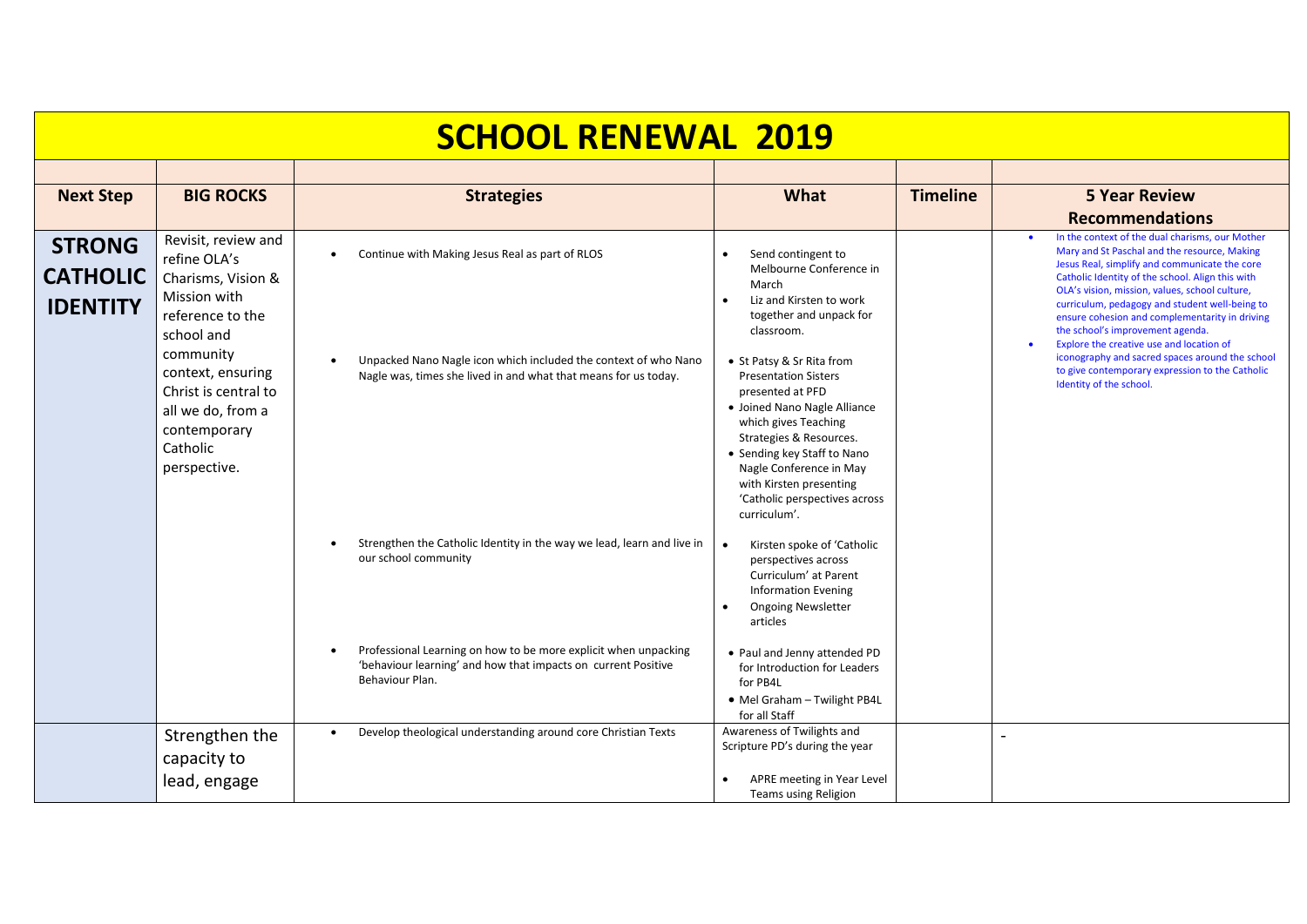|                                                              | and teach with<br>a re-<br>contextualised<br>Catholic world<br>view.                                                                                                                                                                                                                                  | Revisit the Scope & Sequence aligning with the Catholic Perspective<br>of Australian Curriculum and encompassing Surface to Deep<br>Learning                                                                                                                                                                                                        | Progressions to create<br>Scope & Sequence and<br>plan units of work in short<br>cycle.<br>Continue to build teacher<br>knowledge and capacity<br>and their understanding of<br>changes in a re-<br>contextualised view                                                                                                                                                                                                                  |                                                                                                                                                                                                                                                                                                                                                                                                                                                                                                                                                                                                                                                                                                                                                                                                                                                                              |
|--------------------------------------------------------------|-------------------------------------------------------------------------------------------------------------------------------------------------------------------------------------------------------------------------------------------------------------------------------------------------------|-----------------------------------------------------------------------------------------------------------------------------------------------------------------------------------------------------------------------------------------------------------------------------------------------------------------------------------------------------|------------------------------------------------------------------------------------------------------------------------------------------------------------------------------------------------------------------------------------------------------------------------------------------------------------------------------------------------------------------------------------------------------------------------------------------|------------------------------------------------------------------------------------------------------------------------------------------------------------------------------------------------------------------------------------------------------------------------------------------------------------------------------------------------------------------------------------------------------------------------------------------------------------------------------------------------------------------------------------------------------------------------------------------------------------------------------------------------------------------------------------------------------------------------------------------------------------------------------------------------------------------------------------------------------------------------------|
|                                                              |                                                                                                                                                                                                                                                                                                       | RSE - Inservice and Map what we are doing<br>Build teacher capacity to strengthen who we are and the dignity of<br>who we are                                                                                                                                                                                                                       | <b>RSE School Team Induction</b><br>day 23 July - APRE; PLL; P-<br>2 & 3-6 Rep<br>RSE Twilight in Term 3 for<br>all Staff<br>$\bullet$<br>Team supporting staff in<br>planning and use in the<br>classroom                                                                                                                                                                                                                               |                                                                                                                                                                                                                                                                                                                                                                                                                                                                                                                                                                                                                                                                                                                                                                                                                                                                              |
|                                                              |                                                                                                                                                                                                                                                                                                       |                                                                                                                                                                                                                                                                                                                                                     |                                                                                                                                                                                                                                                                                                                                                                                                                                          |                                                                                                                                                                                                                                                                                                                                                                                                                                                                                                                                                                                                                                                                                                                                                                                                                                                                              |
| <b>EXCELLENT</b><br><b>LEARNING &amp;</b><br><b>TEACHING</b> | Support Teachers in<br>developing a whole<br>school Curriculum<br>Plan based on<br>Australian<br>Curriculum<br>Achievement<br>Standards through<br><b>Short Cycle Planning</b><br>in all Key Learning<br>Areas demonstrating<br>surface to deep<br>learning through<br>consolidation and<br>transfer. | Planning as a Team with Short cycles with Differentiation in relation<br>to AITSIL Standard 3<br>Standard 3: 3. Plan for and implement effective teaching and<br>learning<br>Collate a plan to show how data is collected during the year and<br>build in time for teachers to discuss and reflect on the impact of this<br>data for their planning | Teams planning short cycles<br>from Surface to Deep learning<br>while using effective strategies<br>and resources.<br><b>Follow BCE Monitoring</b><br>Tools and create a<br>spreadsheet showing all<br>tools used from P-6 and<br>timeline<br>Using a number of new<br>monitoring tools to<br>support the Strategic<br>Smart Goal<br>Maintain the timely<br>collection and reflection of<br>data to inform the next<br>steps in teaching | Map and document the whole school<br>curriculum plan as a visual representation of<br>holistic curriculum delivery at OLA. Include<br>key BCE strategies such as the Teaching and<br>Learning Framework, Model of Pedagogy,<br>Effective and Expected Practices etc together with<br>OLA specific priorities. This alignment will assist an<br>integrated, systematic, sequential approach to<br>teaching and learning.<br>Document, as part of a comprehensive Data Plan,<br>how the full range of data evidencing the school's<br>learning priorities and student well-being is<br>collected, recorded, analysed, used and by whom.<br>Continue to develop the data literacy of all<br>teachers to ensure they can effectively use data to<br>evaluate teaching effectiveness, self-evaluate,<br>reflect and plan for explicit differentiation within<br>their classrooms. |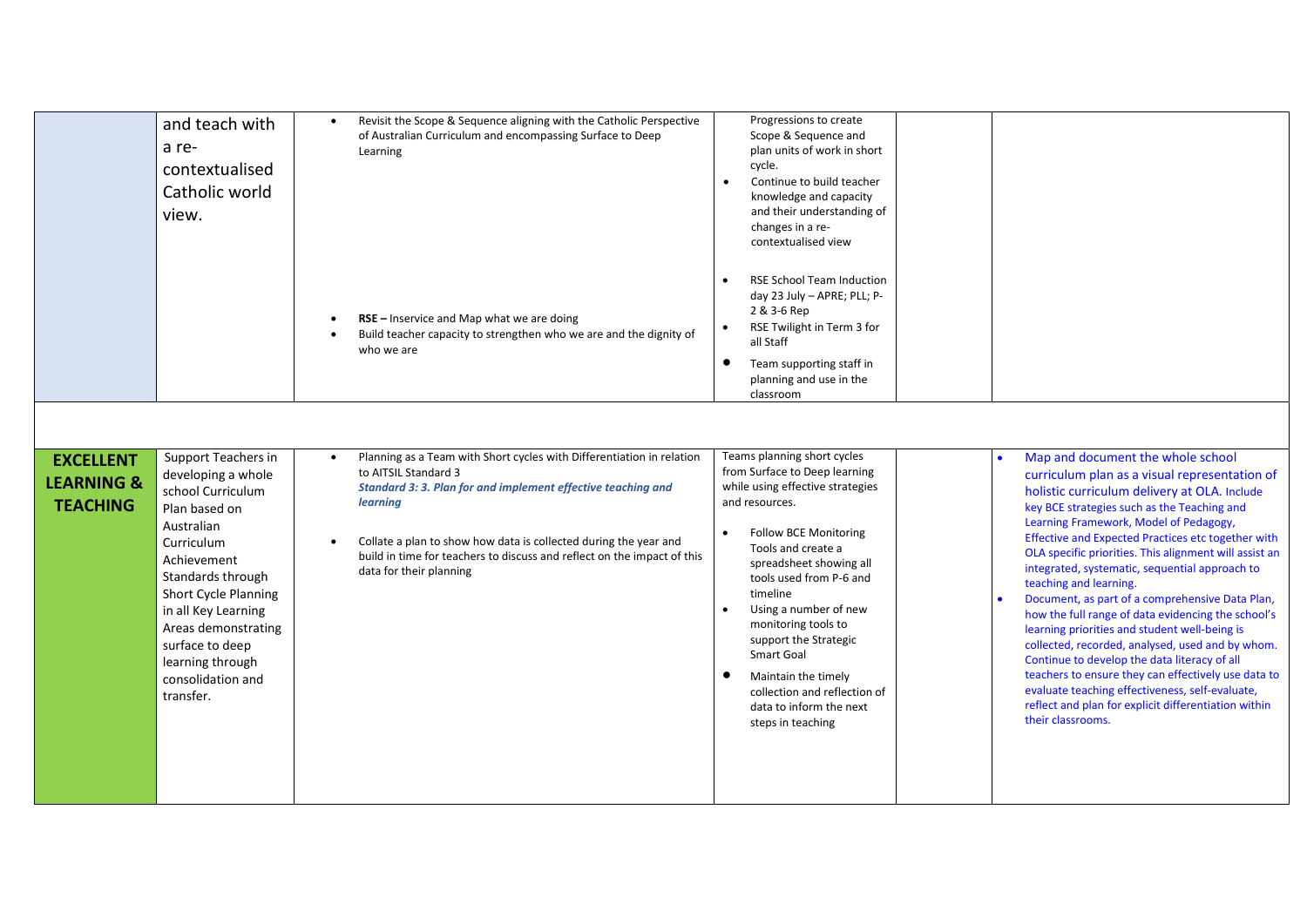| <b>Build</b><br>Teacher<br>capacity in the use of<br>forms of evidence-<br>based assessment<br>and feedback to<br>enhance<br>understanding and<br>progress of learner. | Twilight on 'What is Assessment and how does it improve Learning?'<br>[Shifting Assessment from an end product to Assessment as a way<br>$\bullet$<br>of developing, challenging and negotiating student learning]<br><b>Standard 5: 5.</b> | • Education Officers from<br>Curriculum to support school<br>in Assessment and what it<br>can look like.<br>• Using the data collection &<br>reflection to inform student<br>feedback and assessment<br>practices focussing on<br>Formative assessments.                                                                                                                                                                                                                                                                                                                                                                                                                                                                                                                                | Develop a comprehensive and systematic<br>$\bullet$<br>approach to observation, feedback, mentoring<br>and coaching of staff which includes protocols for<br>these practices so as to ensure conversations are<br>focused on reflection of practice and the<br>stimulation of professional growth. |
|------------------------------------------------------------------------------------------------------------------------------------------------------------------------|---------------------------------------------------------------------------------------------------------------------------------------------------------------------------------------------------------------------------------------------|-----------------------------------------------------------------------------------------------------------------------------------------------------------------------------------------------------------------------------------------------------------------------------------------------------------------------------------------------------------------------------------------------------------------------------------------------------------------------------------------------------------------------------------------------------------------------------------------------------------------------------------------------------------------------------------------------------------------------------------------------------------------------------------------|----------------------------------------------------------------------------------------------------------------------------------------------------------------------------------------------------------------------------------------------------------------------------------------------------|
|                                                                                                                                                                        |                                                                                                                                                                                                                                             | • Mastering targeted specific<br>feedback/ feedforward for<br>students<br>● Activating and embracing                                                                                                                                                                                                                                                                                                                                                                                                                                                                                                                                                                                                                                                                                    |                                                                                                                                                                                                                                                                                                    |
|                                                                                                                                                                        |                                                                                                                                                                                                                                             | student voice to inform<br>teaching                                                                                                                                                                                                                                                                                                                                                                                                                                                                                                                                                                                                                                                                                                                                                     |                                                                                                                                                                                                                                                                                                    |
|                                                                                                                                                                        | Achievement Level given in SRS is a true and fair reflection of<br>student capability and progress, in student learning according to the<br>Australian Curriculum Achievement Standards                                                     | Consultant PD to highlight<br>$\bullet$<br>through feedback and BI<br>Tool results<br>$\bullet$<br>At the beginning of the<br>short planning cycles begin<br>with the data to inform<br>student progress and be<br>objective and reflective<br>STIE & PLL gave teachers<br>$\bullet$<br>transition data and<br>information regarding<br>differentiation and<br>verification as a starting<br>point.<br><b>Intervention Teachers</b><br>$\bullet$<br>have been employed to<br>support Class Teachers<br>with student identified and<br>needing strategic and<br>intensive intervention<br>Further resources have<br>$\bullet$<br>been purchased for all<br>class teachers to support<br>this<br>Use of TEAMS to feedback<br>$\bullet$<br>information to students<br>about their learning |                                                                                                                                                                                                                                                                                                    |